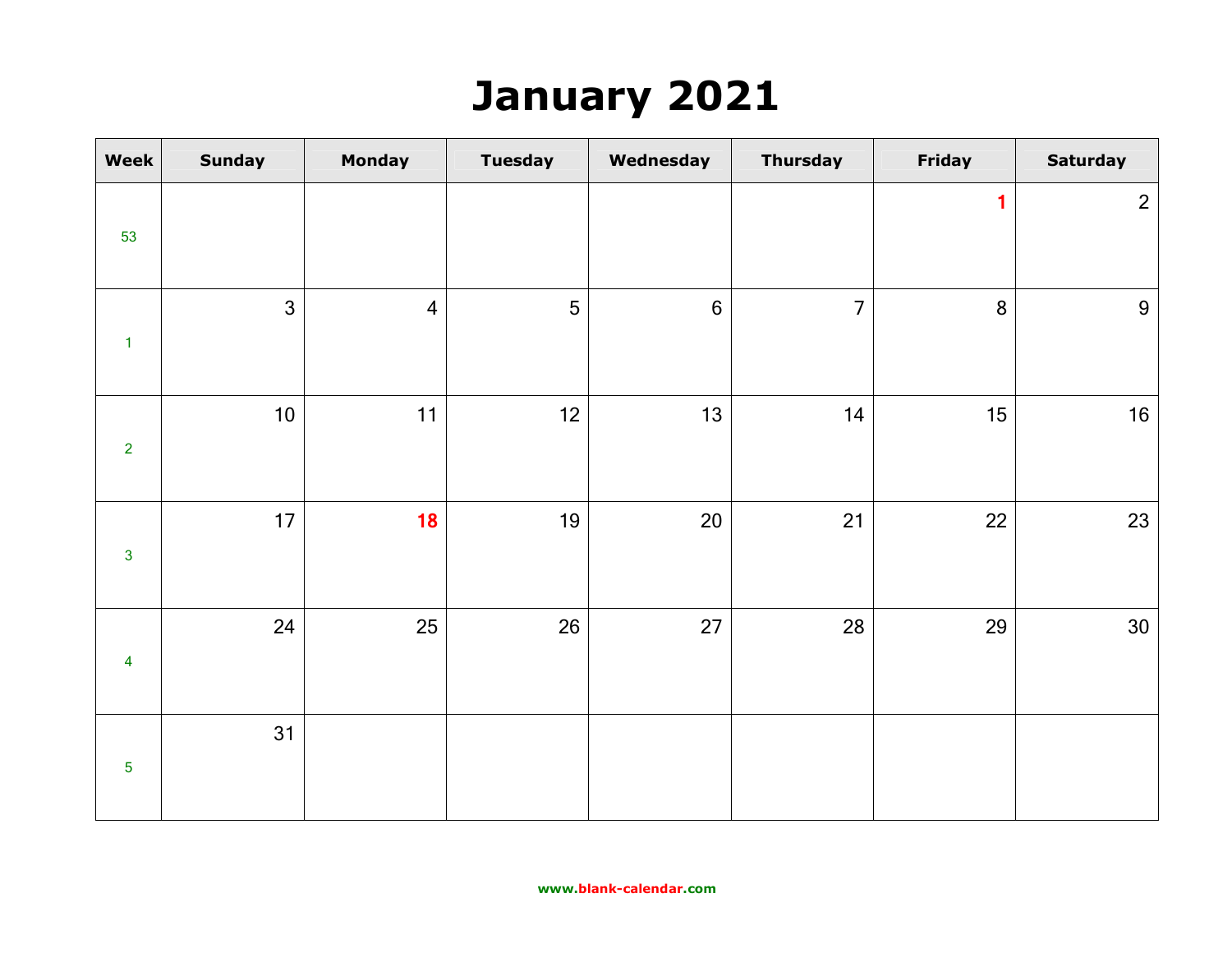# **February 2021**

| Week             | <b>Sunday</b>  | <b>Monday</b> | <b>Tuesday</b> | Wednesday    | <b>Thursday</b> | Friday | <b>Saturday</b>  |
|------------------|----------------|---------------|----------------|--------------|-----------------|--------|------------------|
| $\overline{5}$   |                | $\mathbf{1}$  | $\overline{2}$ | $\mathbf{3}$ | $\overline{4}$  | 5      | $\boldsymbol{6}$ |
| $\bf 6$          | $\overline{7}$ | 8             | $\overline{9}$ | $10$         | 11              | 12     | 13               |
| $\overline{7}$   | 14             | 15            | 16             | 17           | 18              | 19     | $20\,$           |
| $\pmb{8}$        | 21             | 22            | 23             | 24           | 25              | 26     | $27$             |
| $\boldsymbol{9}$ | 28             |               |                |              |                 |        |                  |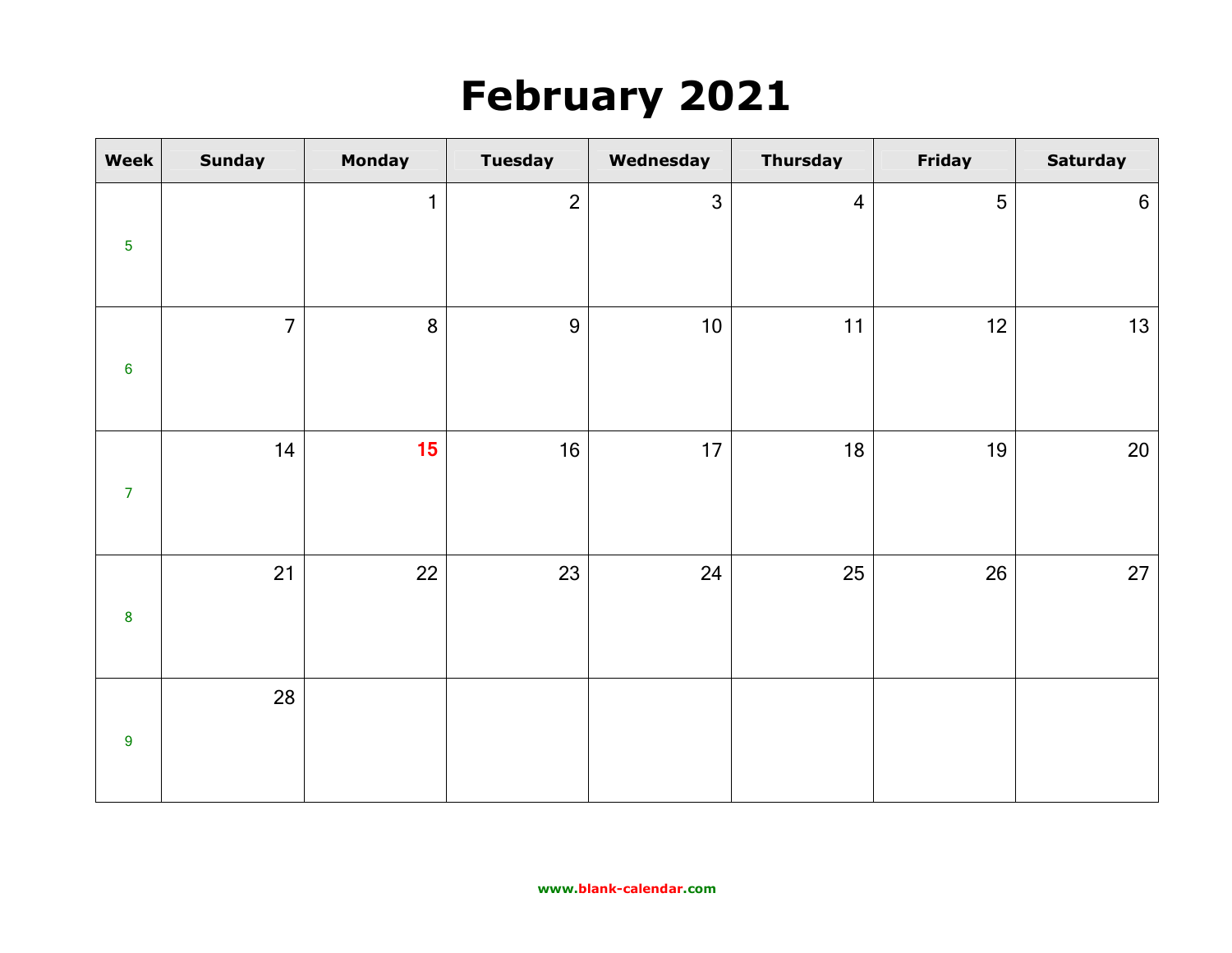# **March 2021**

| <b>Week</b>      | <b>Sunday</b>  | <b>Monday</b> | <b>Tuesday</b> | Wednesday    | <b>Thursday</b> | Friday | <b>Saturday</b> |
|------------------|----------------|---------------|----------------|--------------|-----------------|--------|-----------------|
| $\boldsymbol{9}$ |                | $\mathbf{1}$  | $\overline{2}$ | $\mathbf{3}$ | $\overline{4}$  | 5      | $6\,$           |
|                  |                |               |                |              |                 |        |                 |
| $10$             | $\overline{7}$ | 8             | $\overline{9}$ | $10$         | 11              | 12     | 13              |
| 11               | 14             | 15            | 16             | 17           | 18              | 19     | 20              |
| 12               | 21             | 22            | 23             | 24           | 25              | 26     | 27              |
| $13$             | 28             | 29            | 30             | 31           |                 |        |                 |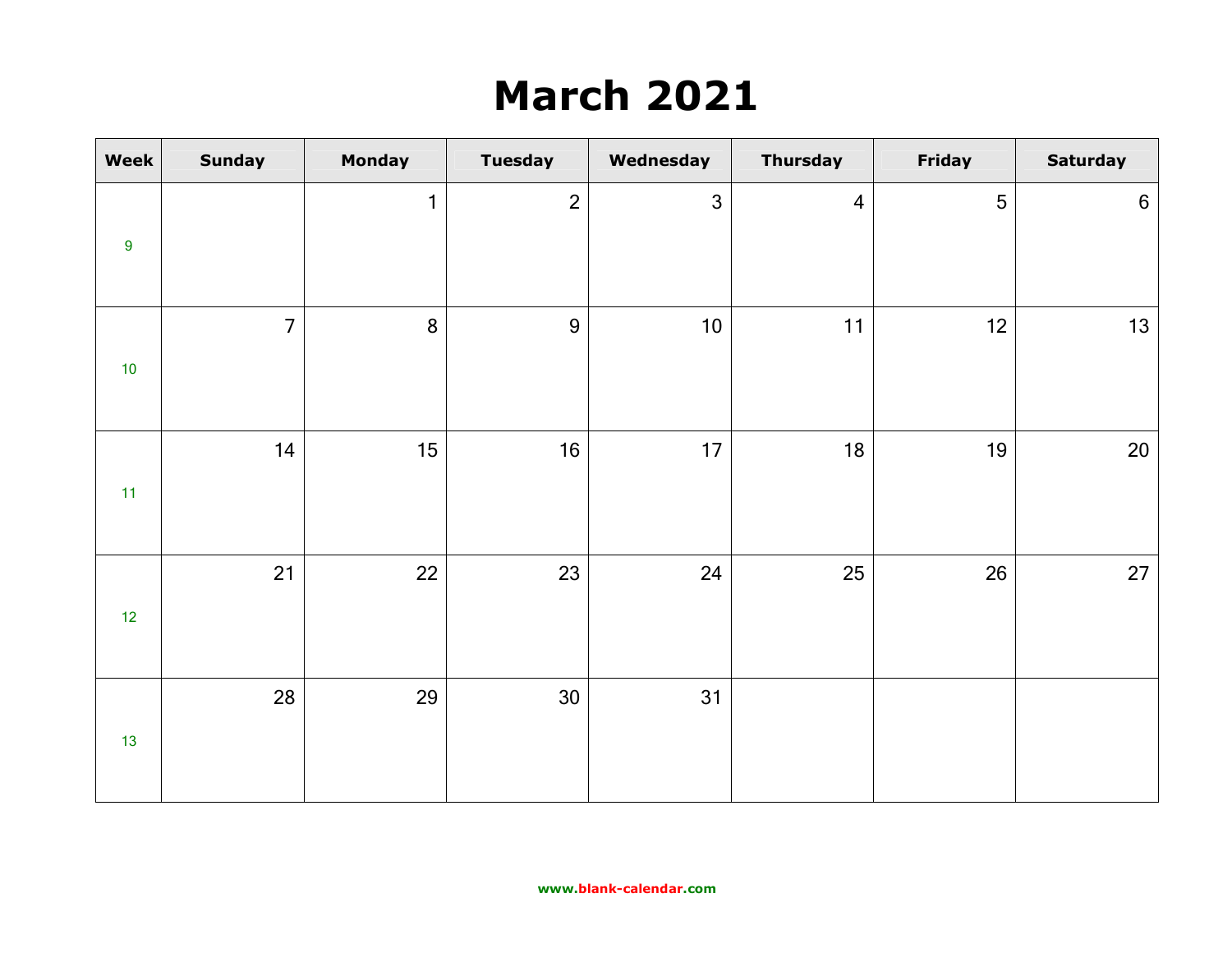# **April 2021**

| Week | <b>Sunday</b>  | <b>Monday</b> | <b>Tuesday</b> | Wednesday      | <b>Thursday</b> | Friday         | <b>Saturday</b> |
|------|----------------|---------------|----------------|----------------|-----------------|----------------|-----------------|
| 13   |                |               |                |                | $\mathbf{1}$    | $\overline{2}$ | $\mathfrak{Z}$  |
| 14   | $\overline{4}$ | 5             | $6\phantom{a}$ | $\overline{7}$ | 8               | $\overline{9}$ | 10 <sub>1</sub> |
| 15   | 11             | 12            | 13             | 14             | 15              | 16             | 17              |
| 16   | 18             | 19            | 20             | 21             | 22              | 23             | 24              |
| 17   | 25             | 26            | 27             | 28             | 29              | 30             |                 |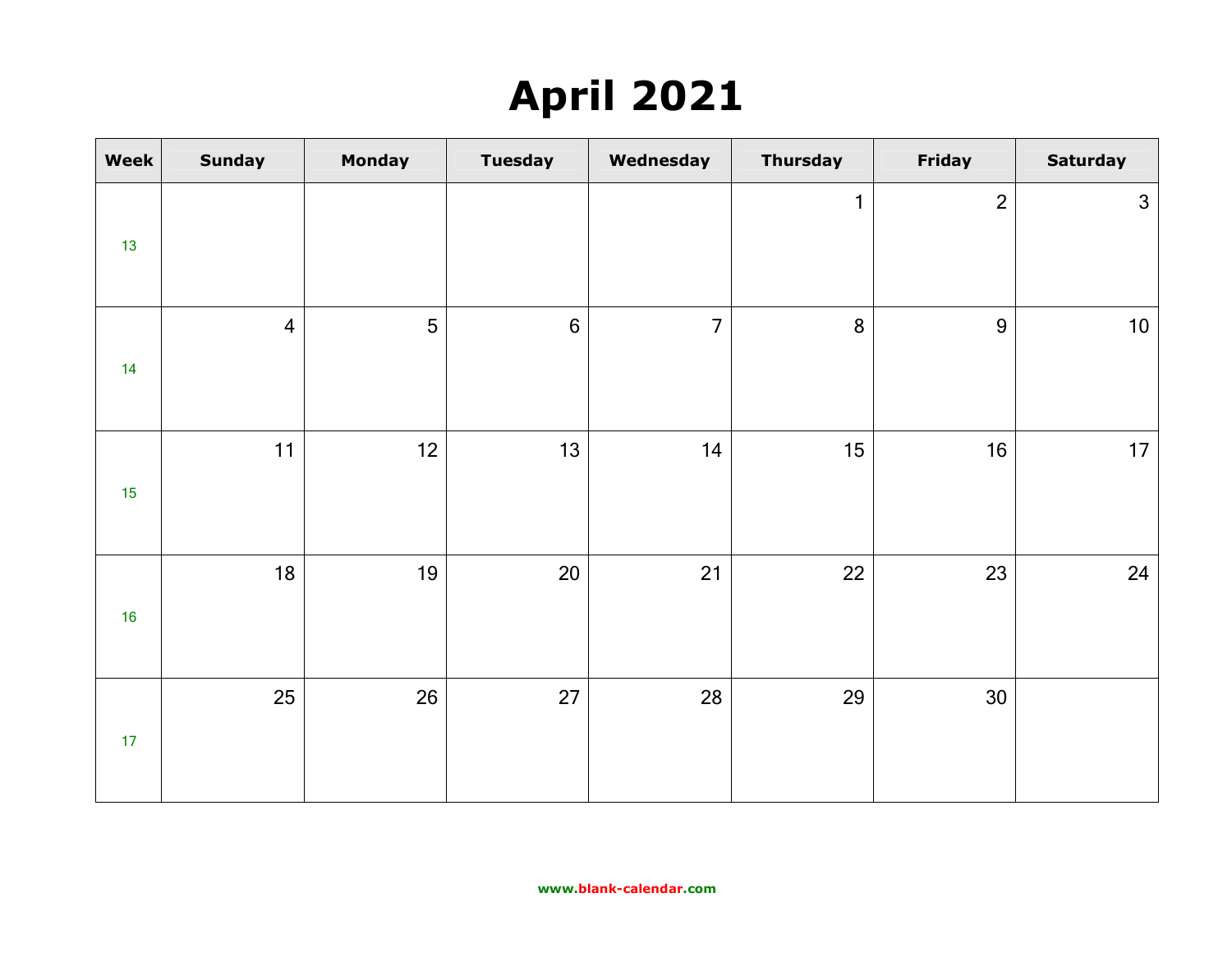# **May 2021**

| Week   | <b>Sunday</b>  | <b>Monday</b>  | <b>Tuesday</b> | Wednesday | <b>Thursday</b> | Friday         | <b>Saturday</b> |
|--------|----------------|----------------|----------------|-----------|-----------------|----------------|-----------------|
| 17     |                |                |                |           |                 |                | $\mathbf{1}$    |
|        |                |                |                |           |                 |                |                 |
| 18     | $\overline{2}$ | $\overline{3}$ | $\overline{4}$ | 5         | $6\phantom{a}$  | $\overline{7}$ | $8\phantom{1}$  |
|        |                |                |                |           |                 |                |                 |
|        | $\overline{9}$ | 10             | 11             | 12        | 13              | 14             | 15              |
| 19     |                |                |                |           |                 |                |                 |
|        | 16             | 17             | 18             | 19        | 20              | 21             | 22              |
| $20\,$ |                |                |                |           |                 |                |                 |
|        | 23             | 24             | 25             | 26        | 27              | 28             | 29              |
| 21     |                |                |                |           |                 |                |                 |
|        | 30             | 31             |                |           |                 |                |                 |
| 22     |                |                |                |           |                 |                |                 |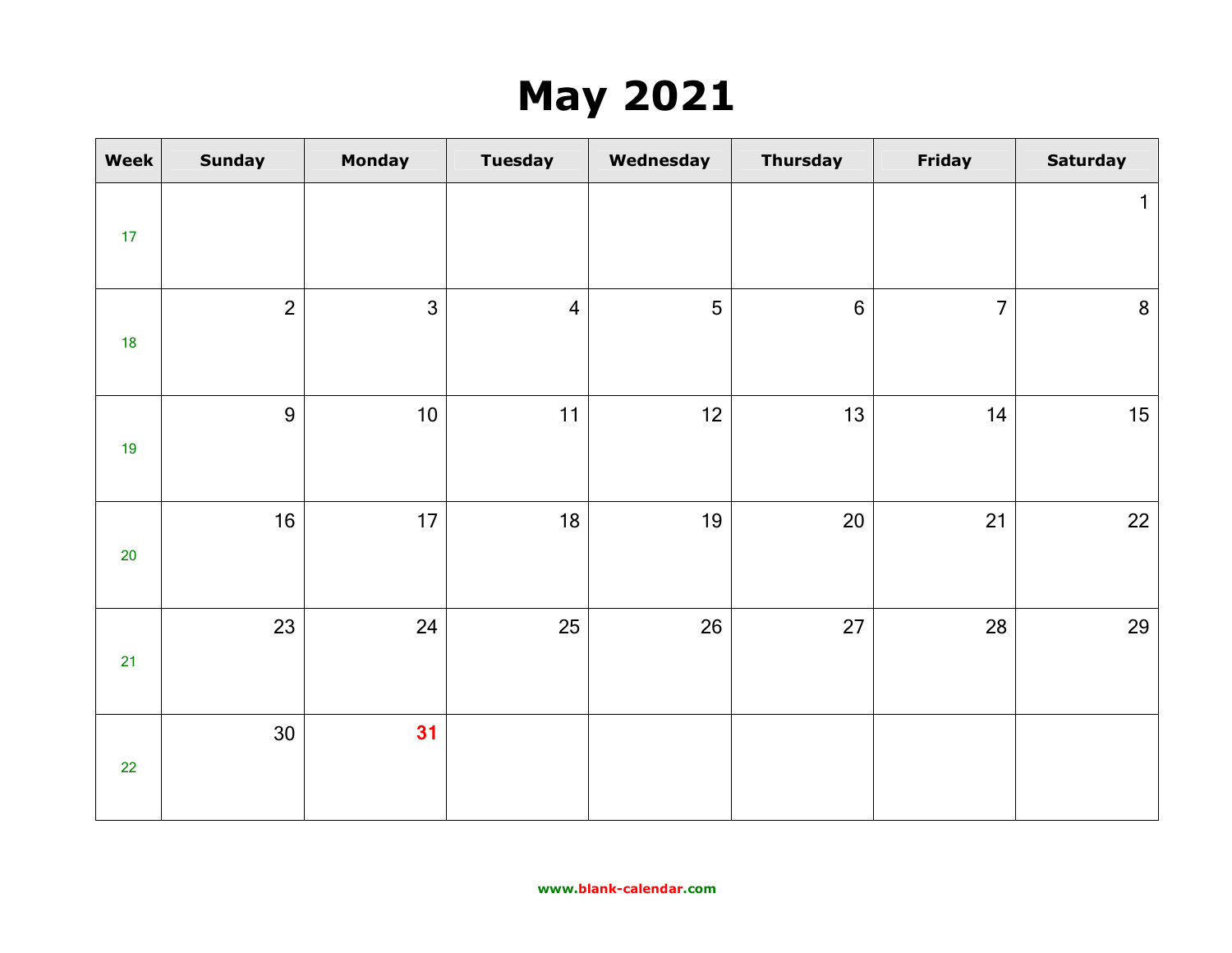### **June 2021**

| Week | <b>Sunday</b> | <b>Monday</b>  | <b>Tuesday</b> | Wednesday      | <b>Thursday</b> | Friday         | <b>Saturday</b> |
|------|---------------|----------------|----------------|----------------|-----------------|----------------|-----------------|
| 22   |               |                | $\mathbf{1}$   | $\overline{2}$ | $\mathbf{3}$    | $\overline{4}$ | $5\phantom{.0}$ |
| 23   | $6\,$         | $\overline{7}$ | 8              | 9              | 10              | 11             | 12              |
| 24   | 13            | 14             | 15             | 16             | 17              | 18             | 19              |
| 25   | 20            | 21             | 22             | 23             | 24              | 25             | 26              |
| 26   | 27            | 28             | 29             | 30             |                 |                |                 |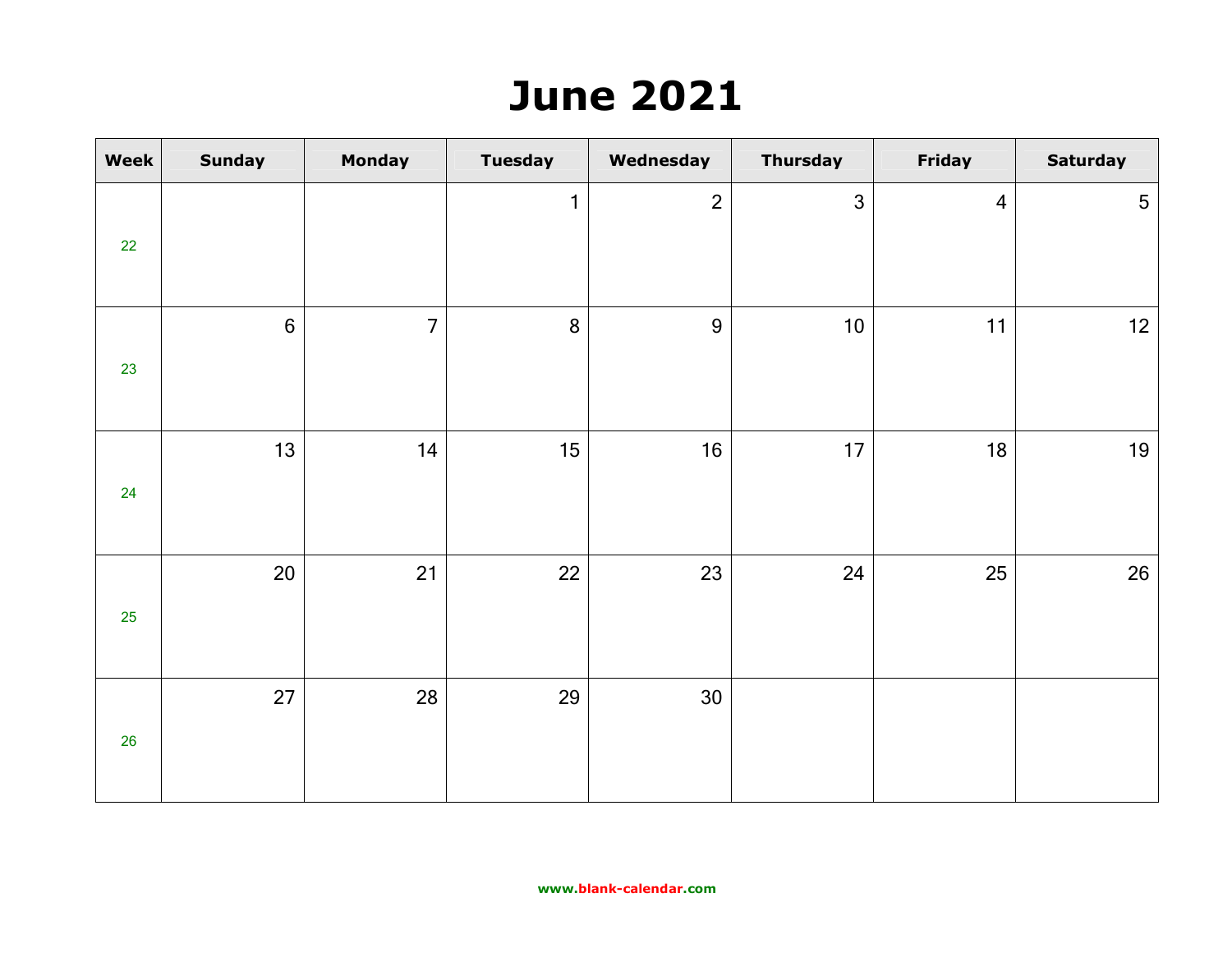# **July 2021**

| Week            | <b>Sunday</b>           | <b>Monday</b> | <b>Tuesday</b> | Wednesday      | <b>Thursday</b> | Friday         | <b>Saturday</b> |
|-----------------|-------------------------|---------------|----------------|----------------|-----------------|----------------|-----------------|
| 26              |                         |               |                |                | $\mathbf{1}$    | $\overline{2}$ | $\mathbf{3}$    |
| 27              | $\overline{\mathbf{4}}$ | 5             | $6\phantom{a}$ | $\overline{7}$ | 8               | 9              | $10\,$          |
| 28              | 11                      | 12            | 13             | 14             | 15              | 16             | 17              |
| 29              | 18                      | 19            | 20             | 21             | 22              | 23             | 24              |
| 30 <sub>o</sub> | 25                      | 26            | 27             | 28             | 29              | 30             | 31              |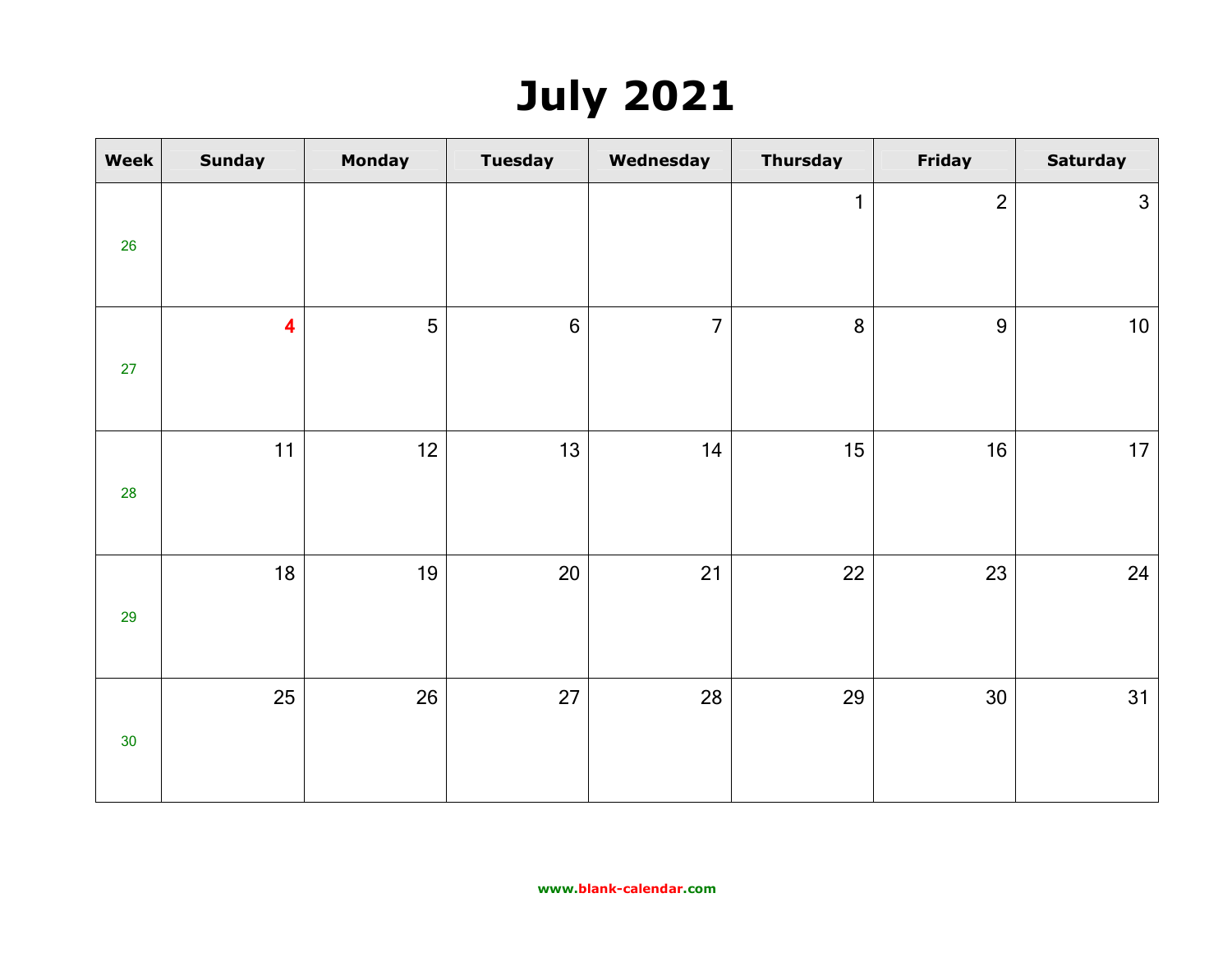## **August 2021**

| <b>Week</b>     | <b>Sunday</b> | <b>Monday</b>  | <b>Tuesday</b> | Wednesday      | <b>Thursday</b> | <b>Friday</b>    | <b>Saturday</b> |
|-----------------|---------------|----------------|----------------|----------------|-----------------|------------------|-----------------|
| 31              | $\mathbf{1}$  | $\overline{2}$ | $\mathfrak{Z}$ | $\overline{4}$ | 5               | $\boldsymbol{6}$ | $\overline{7}$  |
| 32 <sub>2</sub> | 8             | $9$            | $10$           | 11             | 12              | 13               | 14              |
| 33              | 15            | 16             | 17             | 18             | 19              | 20               | 21              |
| 34              | 22            | 23             | 24             | 25             | 26              | 27               | 28              |
| 35              | 29            | 30             | 31             |                |                 |                  |                 |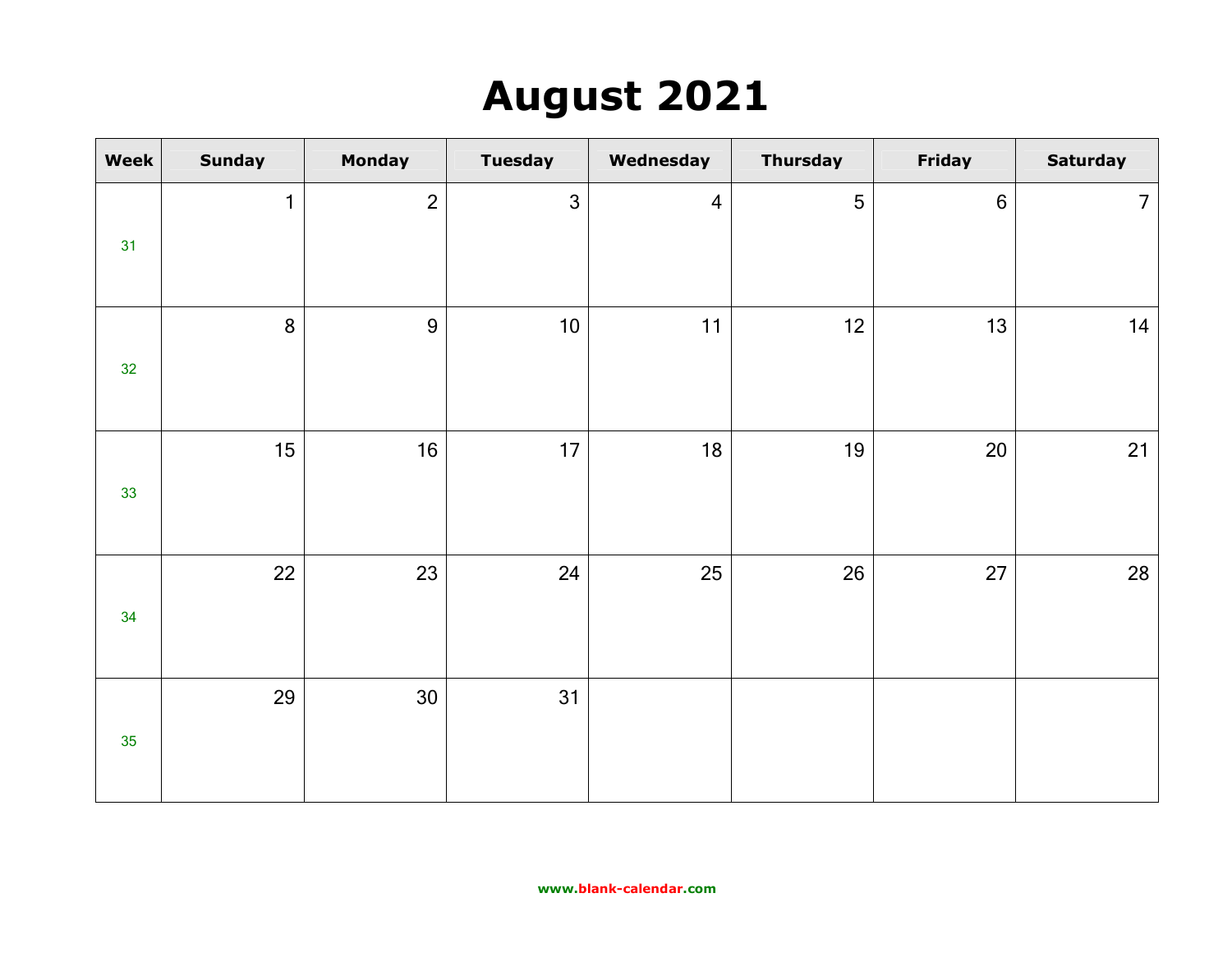### **September 2021**

| Week | <b>Sunday</b> | <b>Monday</b>  | <b>Tuesday</b> | Wednesday    | <b>Thursday</b> | <b>Friday</b> | <b>Saturday</b> |
|------|---------------|----------------|----------------|--------------|-----------------|---------------|-----------------|
| 35   |               |                |                | $\mathbf{1}$ | $\overline{2}$  | $\mathbf{3}$  | $\overline{4}$  |
| 36   | 5             | $6\phantom{a}$ | $\overline{7}$ | 8            | $\overline{9}$  | 10            | 11              |
| 37   | 12            | 13             | 14             | 15           | 16              | 17            | $18$            |
| 38   | 19            | 20             | 21             | 22           | 23              | 24            | 25              |
| 39   | 26            | 27             | 28             | 29           | 30              |               |                 |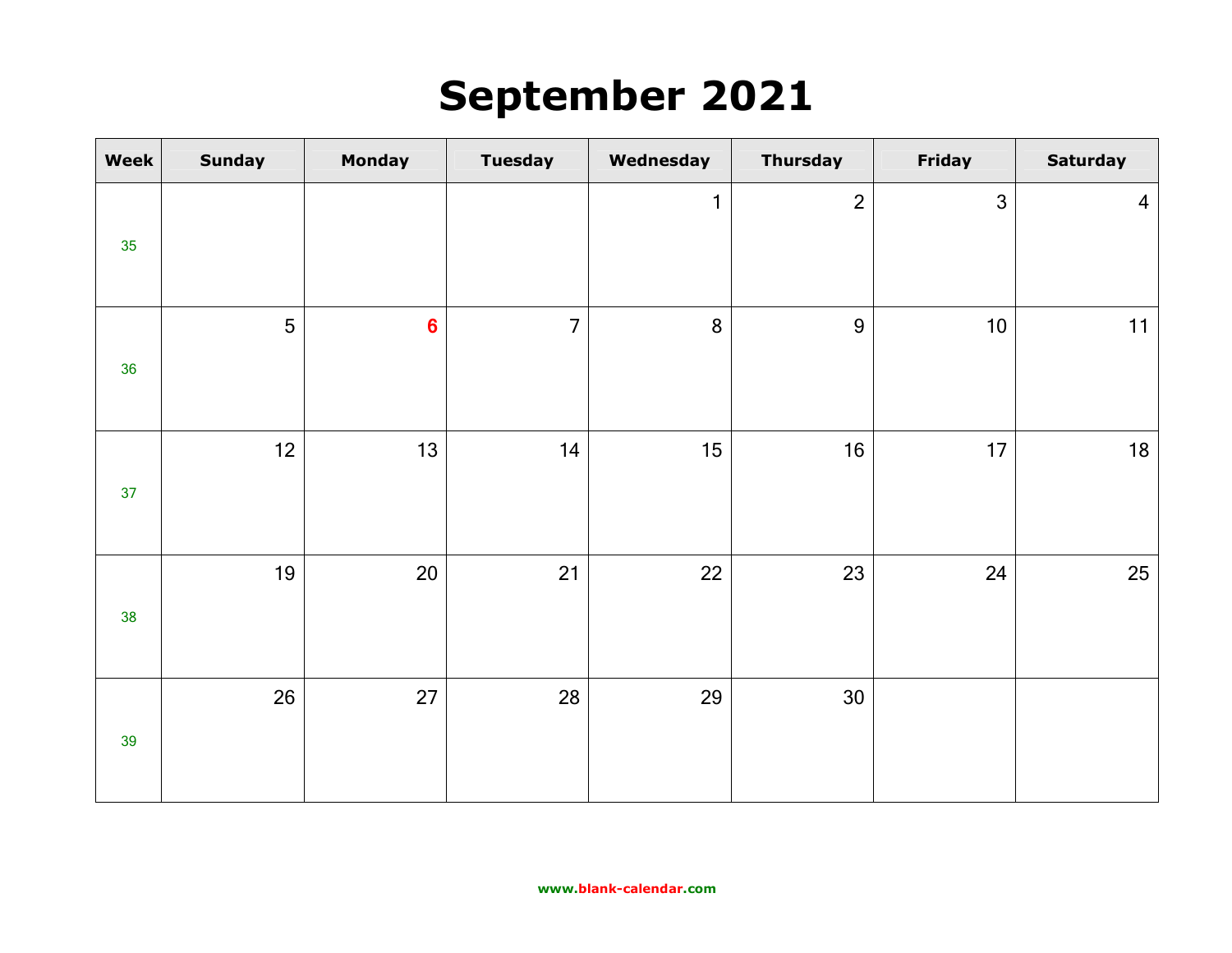## **October 2021**

| Week | <b>Sunday</b>  | <b>Monday</b>  | <b>Tuesday</b> | Wednesday      | <b>Thursday</b> | Friday       | <b>Saturday</b> |
|------|----------------|----------------|----------------|----------------|-----------------|--------------|-----------------|
| 39   |                |                |                |                |                 | $\mathbf{1}$ | $\overline{2}$  |
| 40   | $\overline{3}$ | $\overline{4}$ | 5              | $6\phantom{a}$ | $\overline{7}$  | 8            | $9\,$           |
| 41   | 10             | 11             | 12             | 13             | 14              | 15           | 16              |
| 42   | 17             | 18             | 19             | 20             | 21              | 22           | 23              |
| 43   | 24             | 25             | 26             | 27             | 28              | 29           | 30              |
| 44   | 31             |                |                |                |                 |              |                 |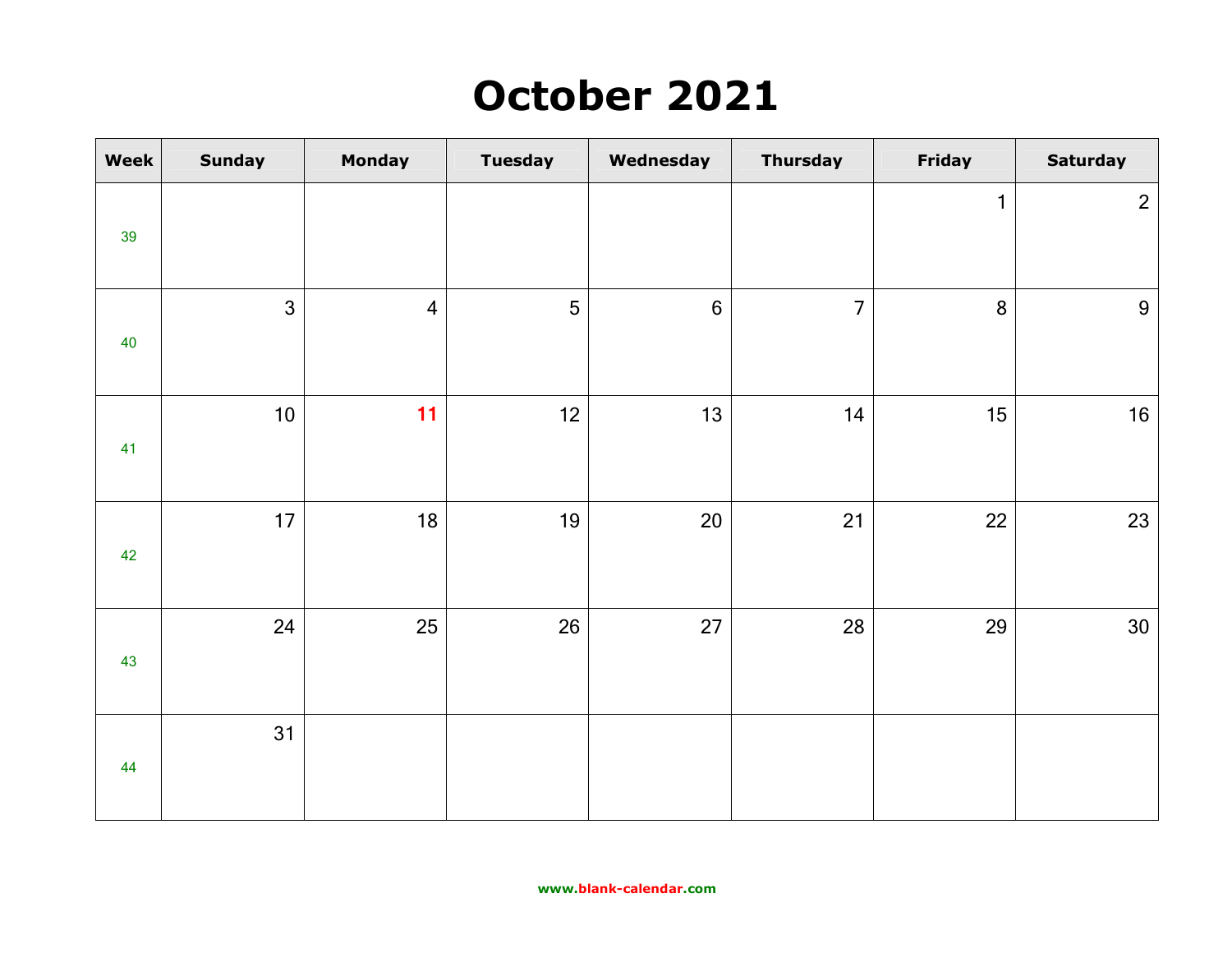### **November 2021**

| Week | <b>Sunday</b>  | <b>Monday</b> | <b>Tuesday</b> | Wednesday    | <b>Thursday</b>         | Friday | <b>Saturday</b> |
|------|----------------|---------------|----------------|--------------|-------------------------|--------|-----------------|
|      |                | $\mathbf{1}$  | $\overline{2}$ | $\mathbf{3}$ | $\overline{\mathbf{4}}$ | 5      | $6\phantom{a}$  |
| 44   |                |               |                |              |                         |        |                 |
|      | $\overline{7}$ | 8             | $\overline{9}$ | 10           | 11                      | 12     | 13              |
| 45   |                |               |                |              |                         |        |                 |
|      | 14             | 15            | 16             | 17           | 18                      | 19     | $20\,$          |
| 46   |                |               |                |              |                         |        |                 |
|      | 21             | 22            | 23             | 24           | 25                      | 26     | $27$            |
| 47   |                |               |                |              |                         |        |                 |
|      | 28             | 29            | 30             |              |                         |        |                 |
| 48   |                |               |                |              |                         |        |                 |